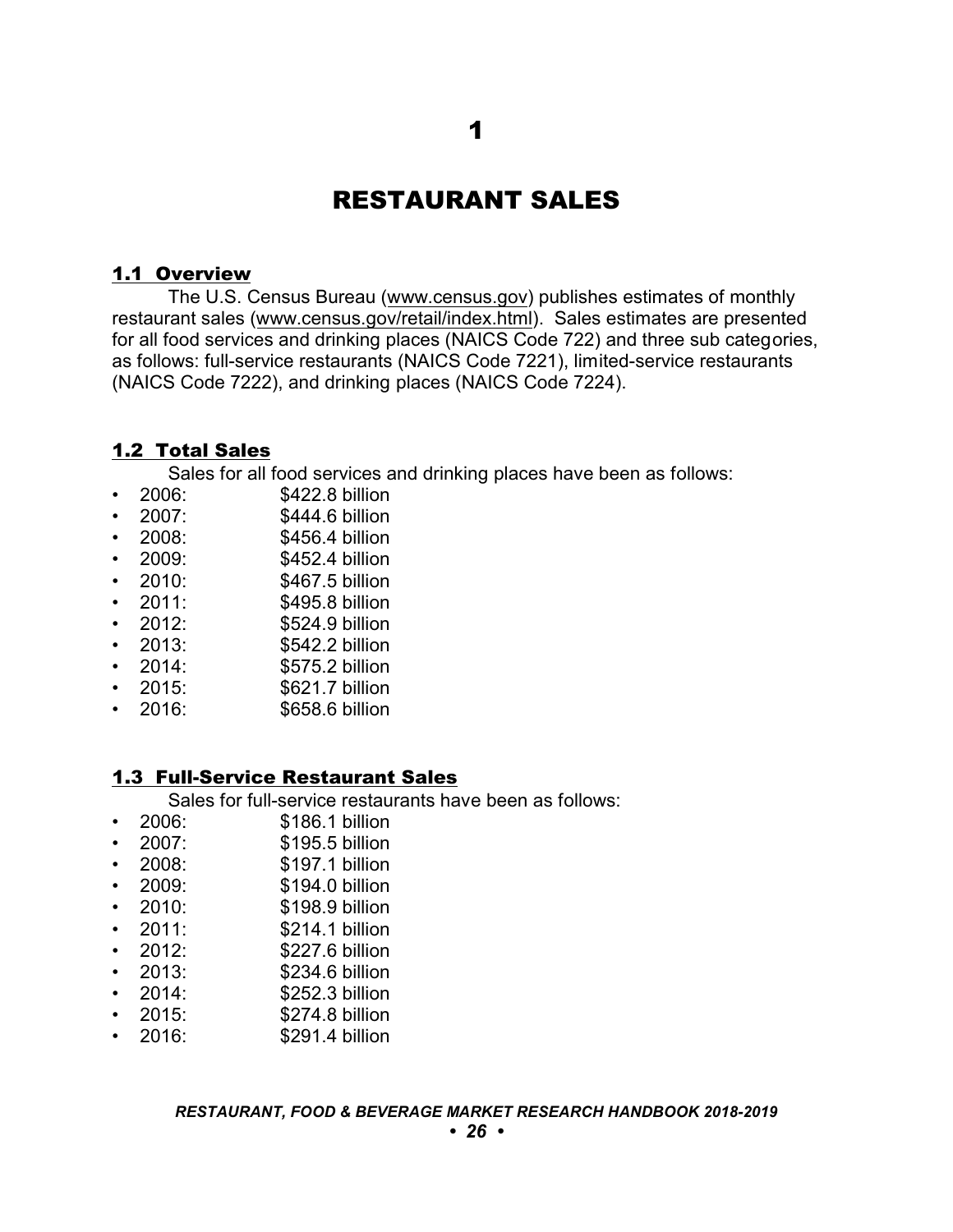## 1.4 Limited-Service Restaurant Sales

Sales for limited-service restaurants have been as follows:<br>  $\bullet$  2006: \$178.2 billion

- \$178.2 billion
- 2007: \$186.0 billion
- 2008: \$194.1 billion
- 2009: \$195.0 billion
- 2010: \$203.5 billion
- 2011: \$214.3 billion
- 2012: \$226.1 billion
- 2013: \$235.7 billion
- 2014: \$248.4 billion
- 2015: \$269.3 billion
- 2016: \$285.8 billion

## 1.5 Bar and Night Club Sales

Sales for drinking places have been as follows:

- 2006: \$19.3 billion
- 2007: \$19.9 billion
- 2008: \$20.2 billion
- 2009: \$20.0 billion
- 
- 2010: \$20.2 billion \$20.6 billion
- 2012: \$21.5 billion
- 2013: \$21.5 billion
- 2014: \$21.7 billion
- 2015: \$22.4 billion
- 2016: \$23.7 billion

## 1.6 Sales By Month

In 2016, monthly sales for all food services and drinking places were as follows:

- January: \$50.2 billion
- February: \$51.7 billion
- March: \$56.1 billion
- April: \$56.6 billion
- May: \$57.3 billion
- June: \$54.9 billion
- July: \$56.3 billion
- August: \$55.4 billion
- September: \$54.3 billion
- October: \$55.6 billion
- November: \$53.1 billion
- December: \$57.1 billion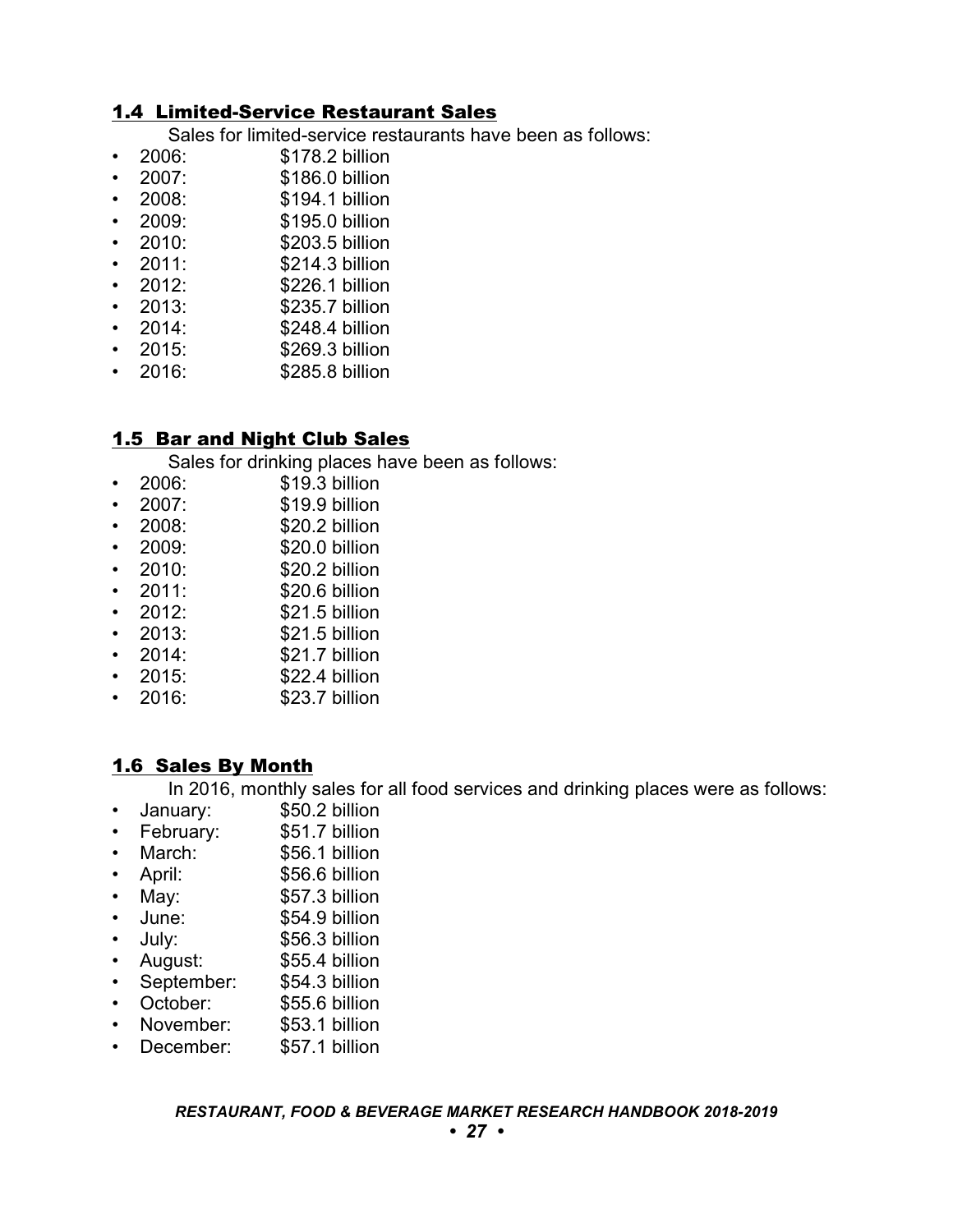## MARKET SUMMARY

## 2.1 Overview

There are nearly one million restaurant and foodservice locations in the United States. The restaurant share of the food dollar is approximately 47%. The industry employs 14.7 million people.

### 2.2 Industry Sales

The National Restaurant Association [\(www.restaurant.org](http://www.restaurant.org)) assessed total restaurant industry sales at \$798.7 billion in 2017, an increase of 4.3% from the previous year. Adjusted for inflation, 2017 projected restaurant-industry sales represent a 1.7% gain over 2016, up from the 1.5% gain in 2016 over 2015.

Distribution of sales for 2017 are assessed as follows:

## **COMMERCIAL RESTAURANT SERVICES**

| Restaurants:                                                 | \$551.7 billion |  |
|--------------------------------------------------------------|-----------------|--|
| Managed services:<br>$\bullet$                               | \$53.6 billion  |  |
| Retail-host restaurants:<br>$\bullet$                        | \$42.3 billion  |  |
| Hotel restaurants:<br>$\bullet$                              | \$ 36.1 billion |  |
| Recreation, sports, mobile, vending, and other:<br>$\bullet$ | \$ 32.9 billion |  |
| Bars and taverns:<br>$\bullet$                               | \$ 19.8 billion |  |
| Total:                                                       | \$736.4 billion |  |
| NONCOMMERCIAL RESTAURANT SERVICES<br>Total:                  | \$59.7 billion  |  |
| <b>MILITARY RESTAURANT SERVICES</b>                          |                 |  |

• Total: Sample 2.7 billion

The National Restaurant Association estimated food and beverage sales for restaurant and foodservice segments in 2017 as follows (change from 2016 in parenthesis):

### **EATING AND DRINKING PLACES**

| • Full-service restaurants:             | \$263.0 billion (3.5%) |
|-----------------------------------------|------------------------|
| • Quick-service restaurants:            | \$233.7 billion (5.3%) |
| • Snack and nonalcoholic beverage bars: | $$40.8$ billion (6.0%) |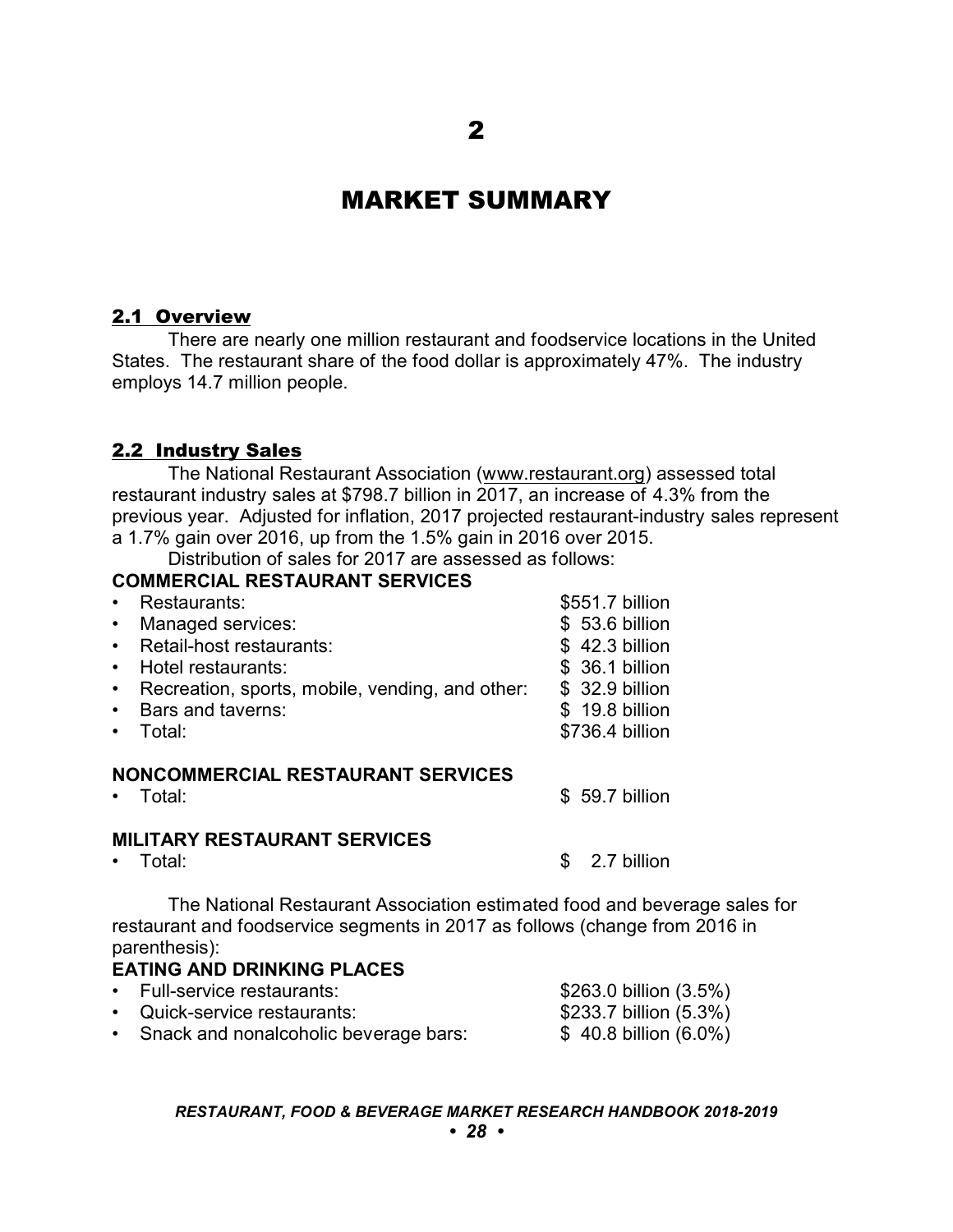|                        | Bars and taverns:<br>Social caterers:<br>Cafeterias, grill-buffets, and buffets:<br>Total:                                   | $$19.8$ billion (2.5%)<br>8.6 billion (4.0%)<br>5.7 billion (-3.5%)<br>\$<br>\$551.6 billion (4.4%) |
|------------------------|------------------------------------------------------------------------------------------------------------------------------|-----------------------------------------------------------------------------------------------------|
| $\bullet$<br>$\bullet$ | <b>RETAIL AND LODGING</b><br>Retail-host restaurants:<br>Hotel/accommodation restaurants:<br>Recreation and sports (cinemas, | $$42.3$ billion $(3.5%)$<br>\$ 36.1 billion (4.3%)                                                  |
|                        | bowling lanes, recreation, sport centers):<br>• Vending and non-store retailers:<br>Mobile caterers:<br>Total:               | $$17.7$ billion (6.1%)<br>$$14.3$ billion $(4.3%)$<br>967 million (5.4%)<br>\$111.4 billion (4.3%)  |

### **FOODSERVICE CONTRACTOR-MANAGED SERVICES**

| • Colleges and universities:           | $$17.4$ billion (5.1%)    |
|----------------------------------------|---------------------------|
| • Manufacturing and industrial plants: | $$9.0$ billion $(4.0\%)$  |
| • Primary and secondary schools:       | $$7.1$ billion $(3.5%)$   |
| • Recreation and sports centers:       | $$7.4$ billion (5.8%)     |
| • Hospitals and nursing homes:         | $$6.6$ billion (6.0%)     |
| • Commercial and office buildings:     | $$3.3$ billion $(4.2%)$   |
| • In-transit foodservice (airlines):   | $$2.6$ billion $(3.8%)$   |
| $\cdot$ Total:                         | $$53.4$ billion $(4.8\%)$ |

### **NONCOMMERCIAL RESTAURANT SERVICES**

(Businesses, educational, governmental, or institutional organizations which operate their own restaurant services)

- 
- Hospitals: \$ 18.4 billion (3.8%) • Recreation and sports centers:
- 
- Nursing homes: \$ 9.5 billion (2.3%)<br>• Colleges and universities: \$ 8.6 billion (4.1%)
- Colleges and universities: \$ 8.6 billion (4.1%)<br>• Primary and secondary schools: \$ 7.5 billion (3.0%) • Primary and secondary schools:  $\begin{array}{ccc} \text{•} & \text{9} & \text{7.5 billion (3.0\%)} \\ \text{•} & \text{Commonuity centers:} & \text{$} & \text{3.8 billion (5.2\%)} \end{array}$
- Community centers:<br>• Transportation:
- 
- Employee restaurant services: \$ 411 million (0.9%)
- 

## **MILITARY RESTAURANT SERVICES**

- Officer and NCO clubs (open mess):  $\begin{array}{ccc} \text{$} & 1.8 \text{ billion (2.6%)} \\ \text{•} & \text{Mility exchanges:} \end{array}$
- Military exchanges:  $$899$  million (3.8%)
- 
- 
- 
- 
- 
- 
- 
- $$ 2.5$  billion  $(2.1\%)$ 
	-
- Total:  $$59.5$  billion  $(3.5\%)$ 
	-
	-
- Total:  $$ 2.7 \text{ billion} (3.0\%)$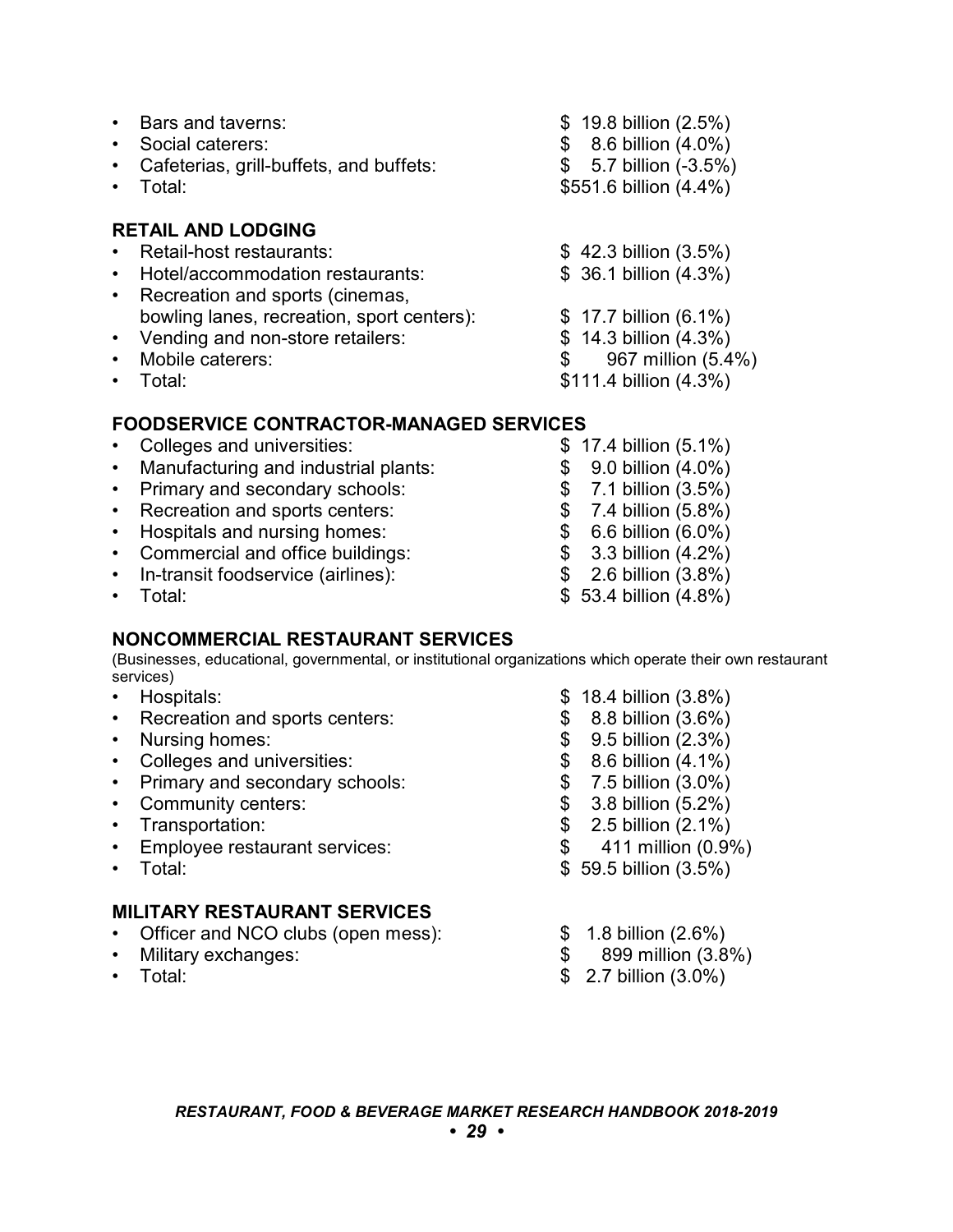## 2.3 Revenue Distribution

According to the National Restaurant Association, revenue distribution for restaurant segments is as follows:

#### **Full-Service**

- Food sales: 79%
- Beverage sales: 21%

#### **Limited-Service**

- Food sales: 86%
- Beverage sales: 4%<br>• Other: 10%
- $\cdot$  Other:

## 2.4 Restaurant Sales Growth

According to the National Restaurant Association, sales growth for the restaurant industry is as follows:

|       | <b>Current Dollar</b><br>Growth | <b>Real (Inflation-Adjusted)</b><br>Growth |
|-------|---------------------------------|--------------------------------------------|
| 2000: | 5.5%                            | 3.0%                                       |
| 2001: | 4.6%                            | 0.8%                                       |
| 2002: | 5.3%                            | 1.2%                                       |
| 2003: | 4.5%                            | 2.1%                                       |
| 2004: | 6.2%                            | 3.0%                                       |
| 2005: | 5.3%                            | 2.2%                                       |
| 2006: | 4.7%                            | 1.6%                                       |
| 2007: | 4.8%                            | 1.0%                                       |
| 2008: | 3.5%                            | $-0.9%$                                    |
| 2009: | $-0.4%$                         | $-2.8%$                                    |
| 2010: | 3.0%                            | 0.5%                                       |
| 2011: | 4.1%                            | 1.6%                                       |
| 2012: | 4.2%                            | 1.3%                                       |
| 2013: | 3.8%                            | 0.8%                                       |
| 2014: | 3.6%                            | 1.2%                                       |
| 2015: | 3.8%                            | 1.5%                                       |
| 2016: | 4.3%                            | 1.7%                                       |

### 2.5 Restaurant Expenditures

According to the National Restaurant Association, expenses for full-service restaurants are distributed as follows:

- Cost of food and beverages sold: 32% • Salaries and wages: 30%
- Restaurant occupancy costs: 7%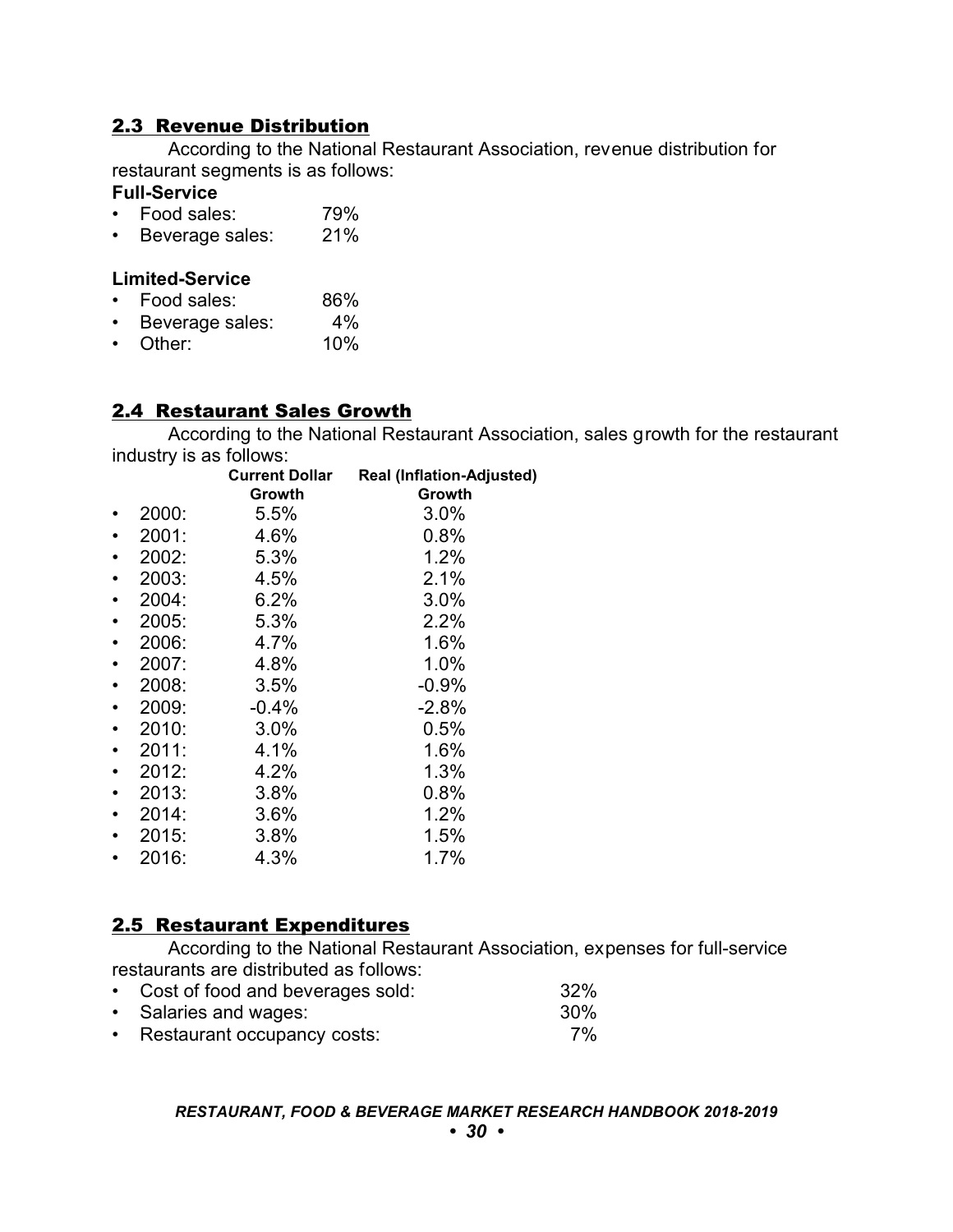| General and administrative expenses:                                                                                                                            | 3%  |
|-----------------------------------------------------------------------------------------------------------------------------------------------------------------|-----|
| Pretax income:                                                                                                                                                  | 4%  |
| Other (including direct operating expenses,<br>marketing, utility services, maintenance,<br>depreciation, administrative, interest,<br>and corporate overhead): | 24% |
| Expenses for limited-service restaurants are distributed                                                                                                        |     |
| Cost of food and beverages sold:                                                                                                                                | 33% |
| Salaries and wages:                                                                                                                                             | 30% |
| Restaurant occupancy costs:                                                                                                                                     | 6%  |

- Pretax income: 8% • General and administrative costs: 3%
- Other: 20%

The National Restaurant Association estimates annual food and beverage purchases by restaurants (including bars and taverns) at \$152.2 billion. Managed foodservice spending is estimated at \$17.8 billion.

as follows:

#### 2.6 Restaurant Performance Index

The National Restaurant Association publishes a monthly Restaurant Performance Index (RPI), a composite index that tracks the health of and outlook for the U.S. restaurant industry. The RPI is released and made available at [www.restaurant.org](http://www.restaurant.org) on the last business day of each month.

The RPI is constructed so that the health of the restaurant industry is measured in relation to a steady-state level of 100. Index values above 100 indicate that key industry indicators are in a period of expansion, while index values below 100 represent a period of contraction for key industry indicators.

The RPI consists of two components: the Current Situation Index and the Expectations Index. The Current Situation Index measures current trends in four industry indicators (same-store sales, traffic, labor, and capital expenditures). The Expectations Index measures restaurant operators' six-month outlook for four industry indicators (same-store sales, employees, capital expenditures, and business conditions).

Figure 2.1 shows the RPI since 2004.

#### 2.7 Market Resources

National Restaurant Association, 2055 L Street NW, Suite 700, Washington, DC 20036. (202) 331-5900. [\(www.restaurant.org](http://www.restaurant.org))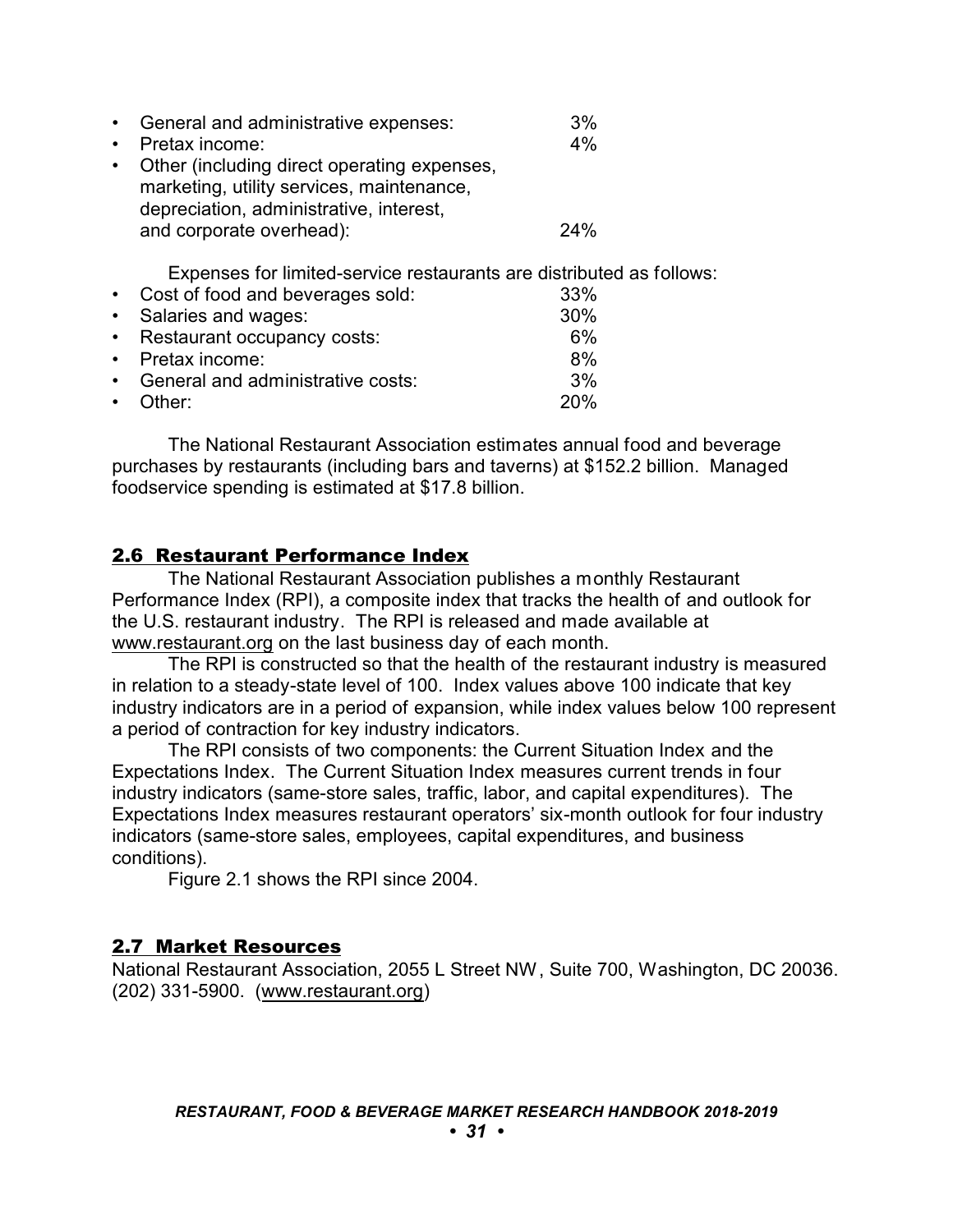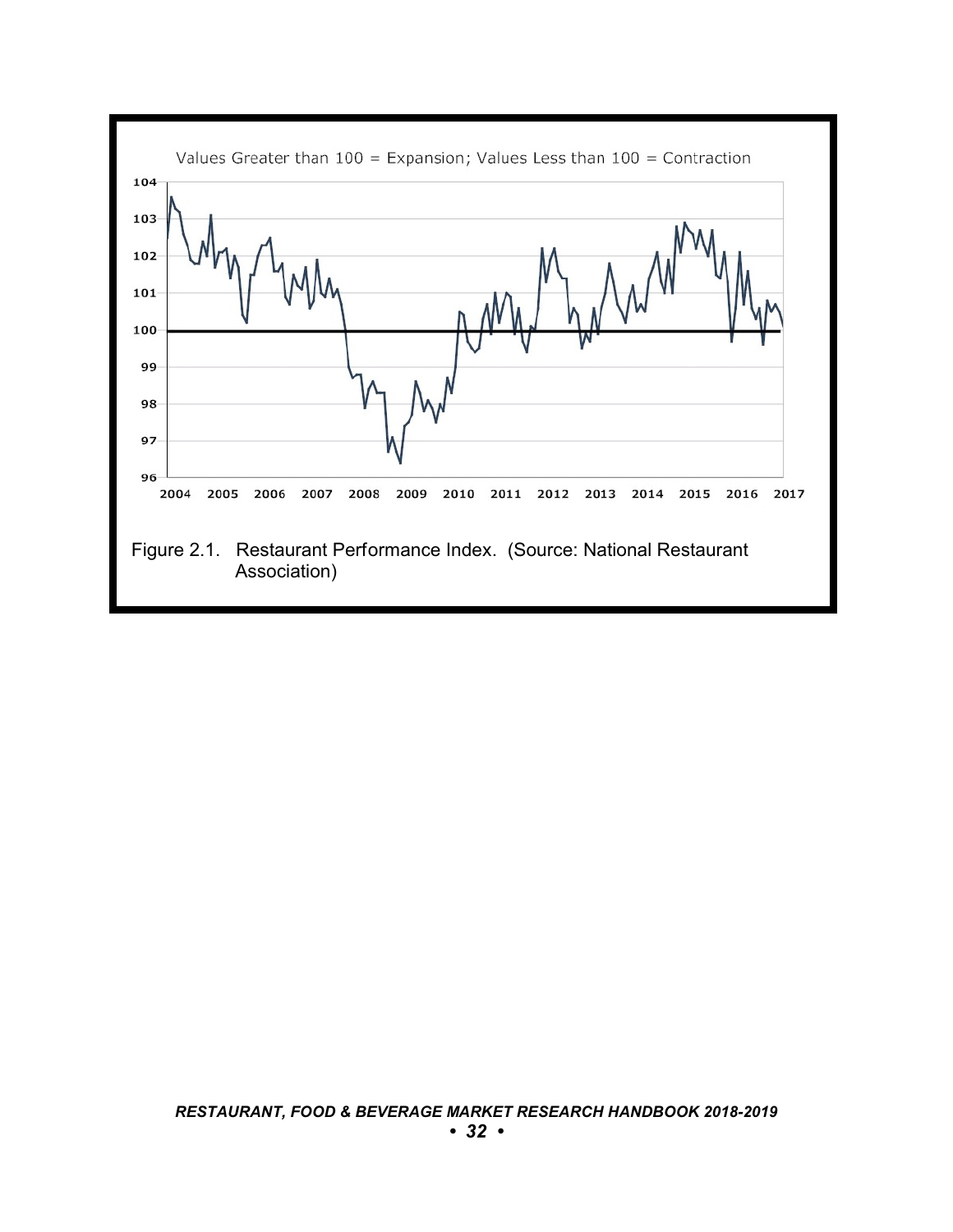## CUSTOMER SATISFACTION

#### 22.1 Overview

The American Customer Satisfaction Index (ACSI, [www.theacsi.org](http://www.theacsi.org)) is a national economic indicator of satisfaction with the quality of products and services available to U.S. household consumers. Established in 1994, the ACSI produces indices of customer satisfaction on a 0-100 scale.

The ACSI is based on about 70,000 interviews conducted annually, with 250 to 260 interviews completed per company/agency. Industry sample sizes vary from 750 to 10,000, depending on the number of measured companies in each industry.

The ACSI is produced by the Stephen M. Ross Business School at the University of Michigan [\(www.bus.umich.edu](http://www.bus.umich.edu)), in partnership with the American Society for Quality [\(www.asq.org](http://www.asq.org)) and the international consulting firm CFI Group [\(www.cfigroup.com](http://www.cfigroup.com)). ForeSee Results [\(www.foreseeresults.com](http://www.foreseeresults.com)) sponsors the e-commerce and e-business measurements.

sectors have been as follows:

| The ACSI scores for restaurant secto |                     |                        |
|--------------------------------------|---------------------|------------------------|
|                                      | <b>Full-Service</b> | <b>Limited-Service</b> |
| 2007:                                | 81                  | 77                     |
| 2008:                                | 80                  | 78                     |
| 2009:                                | 84                  | 78                     |
| 2010:                                | 81                  | 75                     |
| 2011:                                | 82                  | 79                     |
| 2012:                                | 80                  | 80                     |
| 2013:                                | 81                  | 80                     |
| 2014:                                | 82                  | 80                     |
| 2015:                                | 82                  | 77                     |
| 2016:                                | 81                  | 79                     |
| 2017:                                | 78                  | 79                     |
|                                      |                     |                        |

#### 22.2 ACSI Scores

### 22.3 Customer Satisfaction Scores

ASCI scores from 2017 surveys and change from 2016 scores for restaurant chains are as follows: